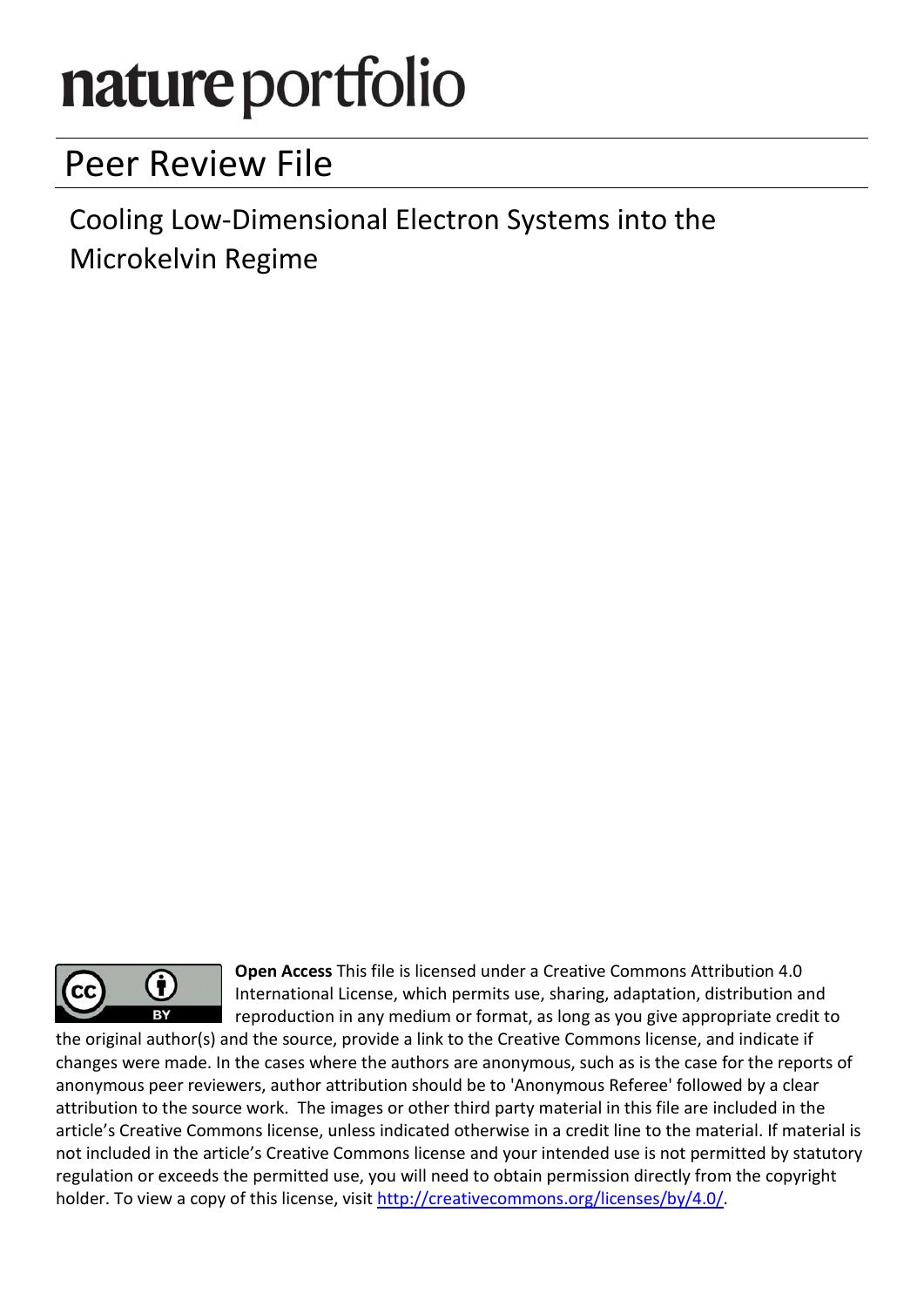# **REVIEWERS' COMMENTS**

#### **Reviewer #1 (Remarks to the Author):**

The manuscript reports on the achievement of an electronic temperature of 1mK in a 2D electron gas. Whereas electronic temperatures below 1mK were previously demonstrated in small circuits, these concerned only extremely specific devices incorporating in themselves a cooling mechanism (and a thermometer). The present demonstration does not involve such an in-situ cooling, but was achieved on a widely used 2D electron gas (2DEG) where the previously lowest electron temperature was of about 4mK. It therefore shows a path to obtain  $\sim$ 1mK electronic temperatures for a possibly large class of nanoscale circuits.

In practice, this work does not develop novel cooling, thermalisation or thermometry strategies. The observed low temperature improvement mostly results from the elimination of external heat leaks through a very thorough filtering of the connected lines and the elimination of most plastics in the sample vicinity. A particular challenge is to determine reliably the temperature of electrons in the 2DEG. In this work, this temperature is not directly measured, but inferred based on a thermal model from the noise temperature of a close by electrically connected system. Although less direct, the authors took great care to ascertain the reliability of their thermometry (an interesting study in itself). It does not seem possible that any uncertainty could erase the claimed great improvement over previous lowest 2DEG temperatures.

The manuscript is well written, both accessible and providing the necessary details on the system with an adequate distribution between main text, methods and supplementary.

Overall, I personally believe that this manuscript fully qualifies to the milestone and broad interest criteria of Nature communications, given the remarkable technical step that constitutes a factor four improvement on the temperature in 2DEGs and given the widespread importance of temperature. I recommend publication without mandatory modifications.

Nevertheless, there are a few points that could be addressed to improve the paper:

- An additional X4T4 term is required to fit the data above  $\sim$ 3mK. Its impact can be seen in the non-constant value of Gsigma/GN shown Fig. 3g, yet it would be easier to appreciate its effect if the corresponding contribution (included in the continuous lines in Fig. 3e if I understood correctly) would also be separately displayed, eg as dashed lines in Fig. 3e. Although its origin is unknown, the authors could propose what they believe are the most likely possibilities for this extra mechanism.

- The authors mention L325 that the heat leak Q.0e is proportional to the area. Is that so clear? It seems, for example, that this would not be true of the contribution from unfiltered radiations from the connected lines.

- As I understood it, Tbath is not directly measured but a fit parameter, but I did not find this information directly and clearly stated. Could the authors explicitly, and early on clarify this point? If it turns out it is measured, a bit more details on how this is done should be provided.

- Given the practical challenge to reduce heat leakage at low temperatures, it would be interesting to find in the SI more information on the metal cell, such as the specific choices of insulating materials appearing white in Fig 2e, the "glue" used to stick the sample (silver paint or epoxy?)…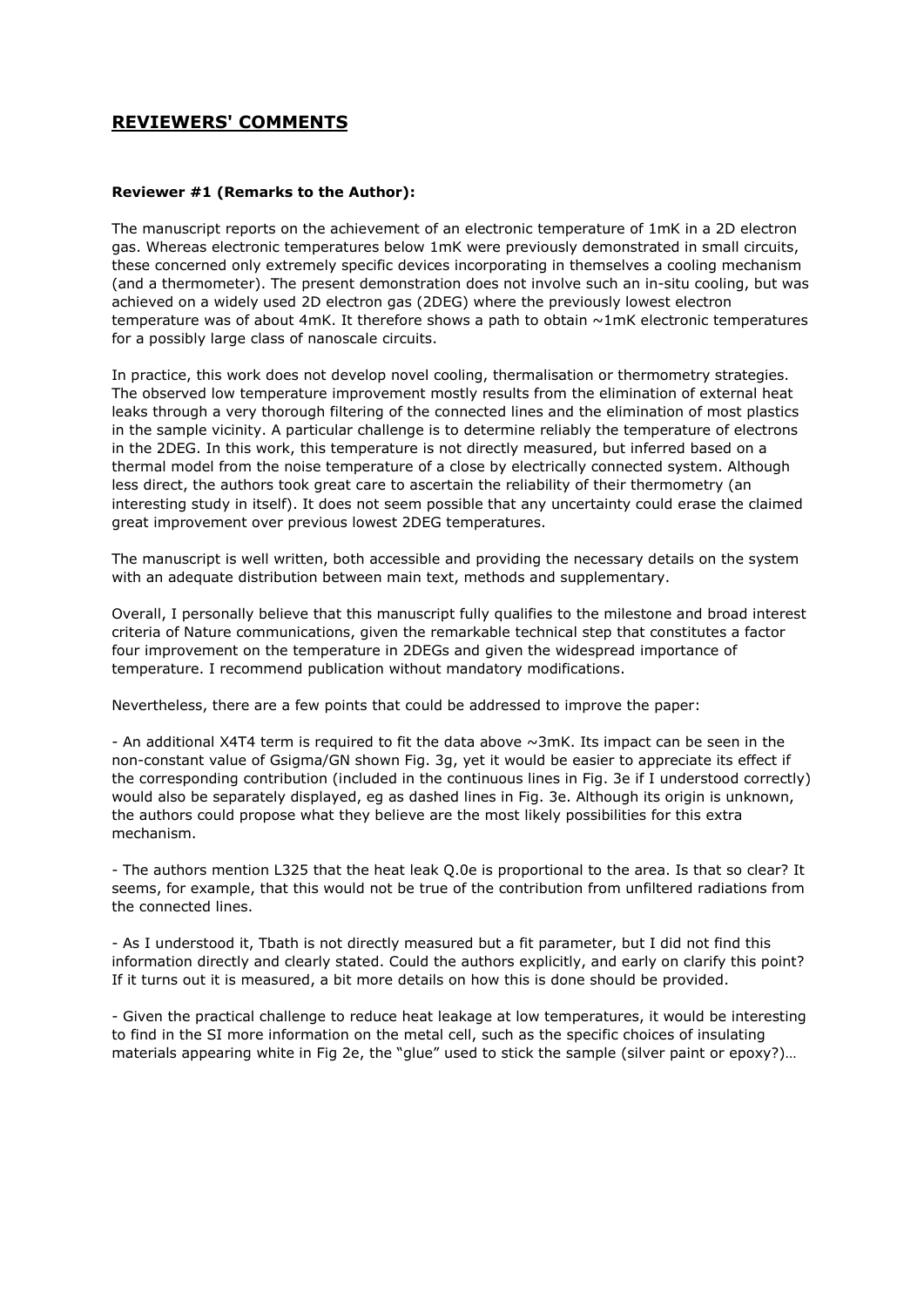#### **Reviewer #2 (Remarks to the Author):**

Authors present a platform to cool electronic materials below 1mK. In order to achieve this, they used an immersion cell technology paired with electronic filtering techniques. A SQUID-based noise thermometer connected to a low impedance wire was used to infer on the temperature in the sample.

There is currently an active effort worldwide to cool electrons into the microkelvin temperature range. These efforts are motivated by a quest for new topological phases and will certainly influence various quantum technologies currently under development. Authors adapted an existing immersion cell technology to reach the microkelvin range. In all, the paper has reached several milestones in cooling and the combination of techniques used performs better than other existing technologies:

1. The B-field at the sample can be independently adjusted, and can be of zero value inclusively. This contrast, other techniques which use a nuclear refrigerant attached to the sample contacts. In these other setups measurements under zero field are not possible, as dropping the field all the way to zero will cause a heating of the sample.

2. The importance of rf filtering has long been known, these techniques were adopted in the present setup. However, in addition to filtering, authors convincingly demonstrate the importance of rf shielding. This is studied by comparing a plastic cell with a metal cell. Furthermore, shielding is also used on wires - other publications either do not use such shielding or do not discuss this. This shielding reduces a great deal the heatleak due to photons and thus enable reaching lower temperatures.

3. Authors recognize the importance of superconducting contacts and its effects on cooling electron in the sample. Superconductivity in the material system under study may not be avoided. However, mitigating factors are discussed.

4. The model for heatflow is very carefully developed, will be useful for the colleagues in the field. The manipulation of the thermal properties of the sample is novel.

To conclude, I support publication.

I ask the authors to consider adding a few details.

1. Cryogen-free platforms are mentioned in the intro, but I think authors do not explicitly state whether they used one.

2. What was the excitation level used for resistance measurements, such as the data from Fig.3 ? I am sure the level was low enough to avoid self-heating effects, but having that number would be nice.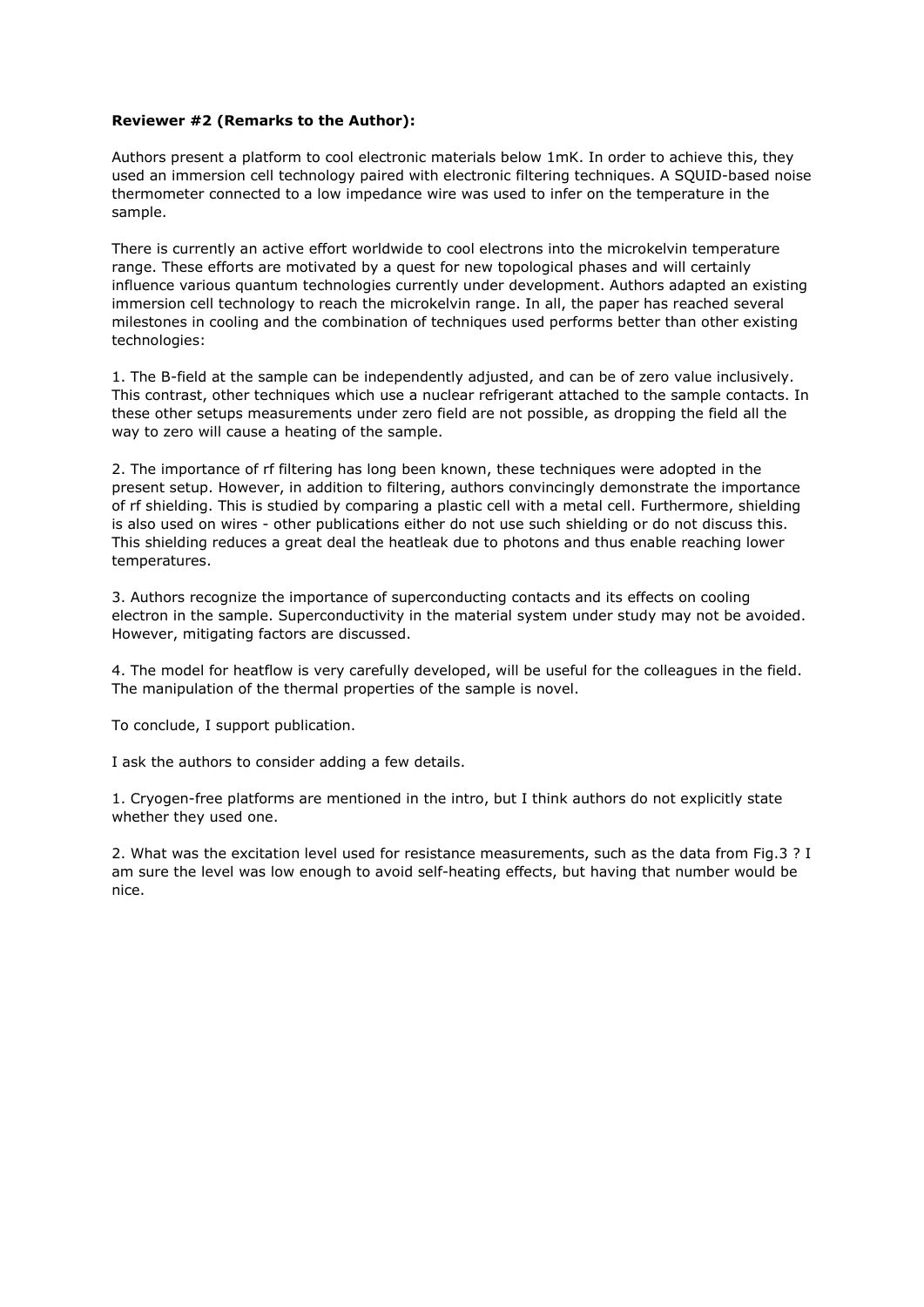# **Responses to the Referees' Comments Reviewer #1 wrote:**

*The manuscript reports on the achievement of an electronic temperature of 1mK in a 2D electron gas. Whereas electronic temperatures below 1mK were previously demonstrated in small circuits, these concerned only extremely specific devices incorporating in themselves a cooling mechanism (and a thermometer). The present demonstration does not involve such an in-situ cooling, but was achieved on a widely used 2D electron gas (2DEG) where the previously lowest electron temperature was of about 4mK. It therefore shows a path to obtain "1mK electronic temperatures for a possibly large class of nanoscale circuits.* 

*In practice, this work does not develop novel cooling, thermalisation or thermometry strategies. The observed low temperature improvement mostly results from the elimination of external heat leaks through a very thorough filtering of the connected lines and the elimination of most plastics in the sample vicinity. A particular challenge is to determine reliably the temperature of electrons in the 2DEG. In this work, this temperature is not directly measured, but inferred based on a thermal model from the noise temperature of a close by electrically connected system. Although less direct, the authors took great care to ascertain the reliability of their thermometry (an interesting study in itself). It does not seem possible that any uncertainty could erase the claimed great improvement over previous lowest 2DEG temperatures.* 

*The manuscript is well written, both accessible and providing the necessary details on the system with an adequate distribution between main text, methods and supplementary.* 

*Overall, I personally believe that this manuscript fully qualifies to the milestone and broad interest criteria of Nature communications, given the remarkable technical step that constitutes a factor four improvement on the temperature in 2DEGs and given the widespread importance of temperature. I recommend publication without mandatory modifications.* 

We cordially thank the reviewer for recognising the importance of our work and recommending the publication. We are glad the manuscript appears accessible and complete to the reviewer.

*Nevertheless, there are a few points that could be addressed to improve the paper:* 

*- An additional X4T4 term is required to fit the data above "3mK. Its impact can be seen in the non-constant value of Gsigma/GN shown Fig. 3g, yet it would be easier to appreciate its effect if the corresponding contribution (included in the continuous lines in Fig. 3e if I understood correctly) would also be separately displayed, eg as dashed lines in Fig. 3e. Although its origin is unknown, the authors could propose what they believe are the most likely possibilities for this extra mechanism.* 

We now illustrate the X<sub>4</sub>T<sup>4</sup> term in Fig. 3e, as suggested. In the Discussion section we suggest that either an unknown parallel cooling mechanism may be at play, such as enhanced electron-phonon interactions, or the effective contact resistances R<sub>c<sup>\*</sup></sub> may have a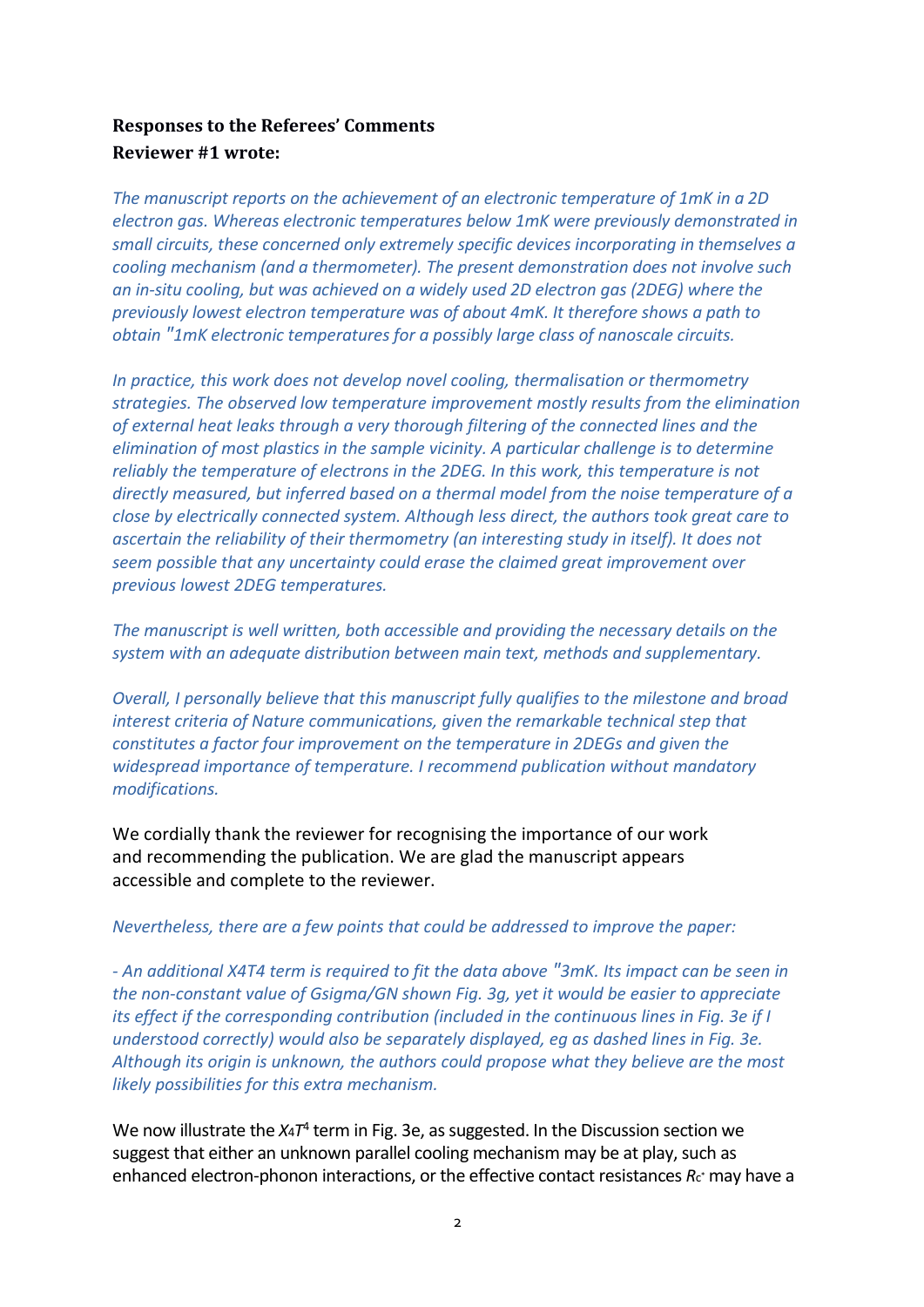temperature dependence well below  $T_c = 0.6 \pm 0.2$  K, possibly related to inhomogeneous superconductivity in the ohmic contacts. More experimental work is required to fully understand this behaviour, therefore we refrain from further speculations.

*- The authors mention L325 that the heat leak Q.0e is proportional to the area. Is that so clear? It seems, for example, that this would not be true of the contribution from unfiltered radiations from the connected lines.* 

We agree with the reviewer that not all sources of heat scale with the device area. The sentence has been altered to make this clear.

*- As I understood it, Tbath is not directly measured but a fit parameter, but I did not find this information directly and clearly stated. Could the authors explicitly, and early on clarify this point? If it turns out it is measured, a bit more details on how this is done should be provided.* 

We used the nuclear stage noise thermometer (NS NT) to measure *T*bath, as stated in Fig. 2 caption. We now clarify this in text below Eq. (3), where the exact value of *T*bath is first important, with a reference to the SI. A new SI section "<sup>3</sup>He Temperature" demonstrates excellent thermalisation of  $3$ He in the immersion cell to the nuclear stage, measured directly in the plastic immersion cell and argues that this result holds for the metal cell. We are grateful to the reviewer for this question, as it urged data re-analysis, which strengthened the argument that the temperature gradient between the cooling platform and the <sup>3</sup>He bath is insignificant. The "2DEG noise thermometer correction" section in the SI has been updated accordingly.

*- Given the practical challenge to reduce heat leakage at low temperatures, it would be interesting to find in the SI more information on the metal cell, such as the specific choices of insulating materials appearing white in Fig 2e, the "glue" used to stick the sample (silver paint or epoxy?)...*

The "Further details of the experimental setup" section was created in the SI, which lists the materials used in construction of the experimental cells.

## **Reviewer #2 wrote:**

*Authors present a platform to cool electronic materials below 1mK. In order to achieve this, they used an immersion cell technology paired with electronic filtering techniques. A SQUIDbased noise thermometer connected to a low impedance wire was used to infer on the temperature in the sample.* 

*There is currently an active effort worldwide to cool electrons into the microkelvin temperature range. These efforts are motivated by a quest for new topological phases and will certainly influence various quantum technologies currently under development. Authors adapted an existing immersion cell technology to reach the microkelvin range. In all, the paper has reached several milestones in cooling and the combination of techniques used performs better than other existing technologies:*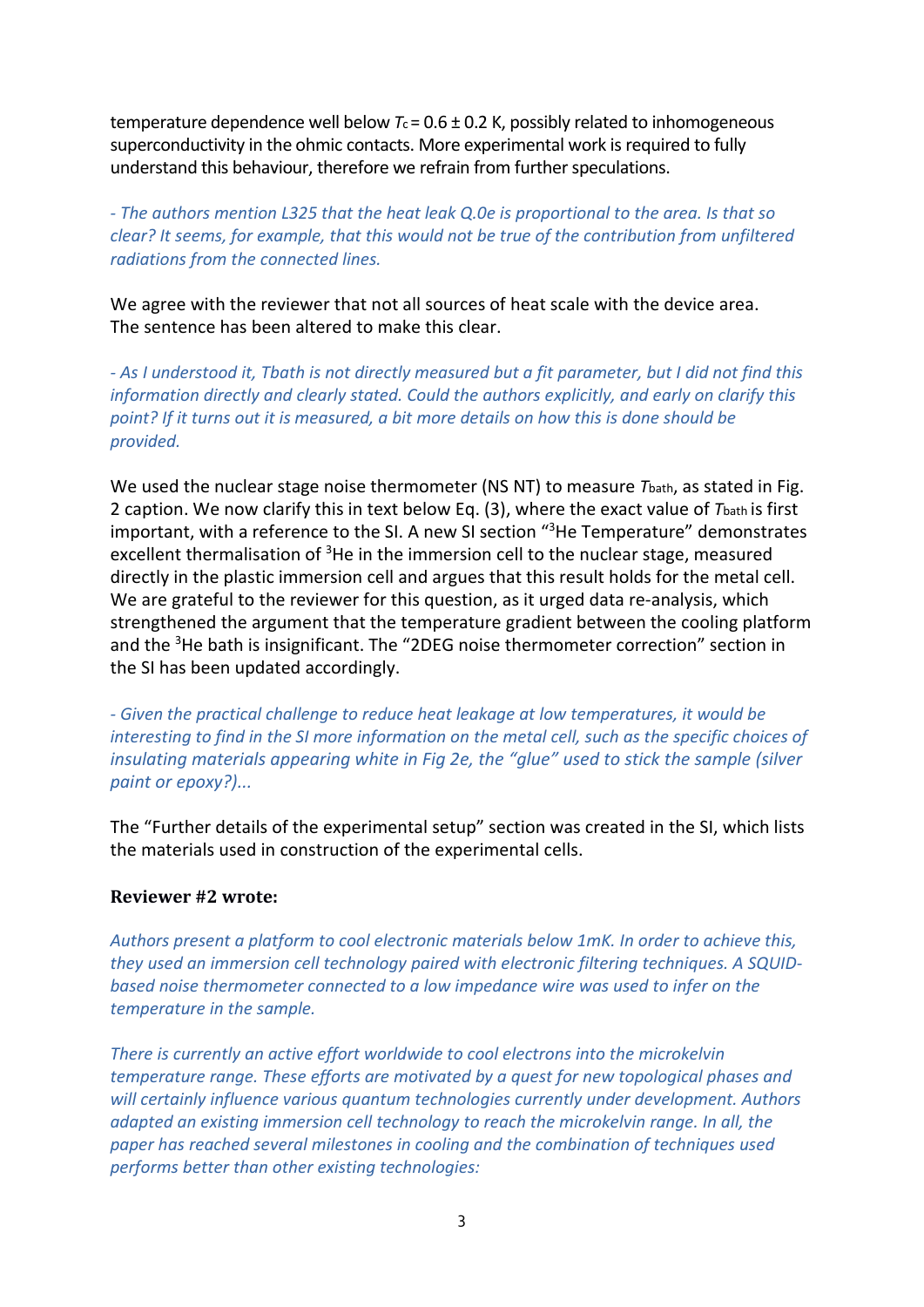*1. The B-field at the sample can be independently adjusted, and can be of zero value inclusively. This contrast, other techniques which use a nuclear refrigerant attached to the sample contacts. In these other setups measurements under zero field are not possible, as dropping the field all the way to zero will cause a heating of the sample.* 

*2. The importance of rf filtering has long been known, these techniques were adopted in the present setup. However, in addition to filtering, authors convincingly demonstrate the importance of rf shielding. This is studied by comparing a plastic cell with a metal cell. Furthermore, shielding is also used on wires - other publications either do not use such shielding or do not discuss this. This shielding reduces a great deal the heatleak due to photons and thus enable reaching lower temperatures.* 

*3. Authors recognize the importance of superconducting contacts and its effects on cooling electron in the sample. Superconductivity in the material system under study may not be avoided. However, mitigating factors are discussed.* 

*4. The model for heatflow is very carefully developed, will be useful for the colleagues in the field. The manipulation of the thermal properties of the sample is novel.* 

*To conclude, I support publication.* 

We are grateful to the reviewer for recognising the merits of our work and for recommending the publication.

*I ask the authors to consider adding a few details.* 

*1. Cryogen-free platforms are mentioned in the intro, but I think authors do not explicitly state whether they used one.* 

We now clarify that we did not use a cryogen-free platform, see "Further details of the experimental setup" section in the SI, created in response to Referee #1.

*2. What was the excitation level used for resistance measurements, such as the data from Fig.3 ? I am sure the level was low enough to avoid self-heating effects, but having that number would be nice.* 

We now state the range of excitation current levels used at ultra-low temperatures in the "Electrical transport measurements" section of Methods.

We are grateful to both referees for the helpful and constructive requests that have improved the manuscript.